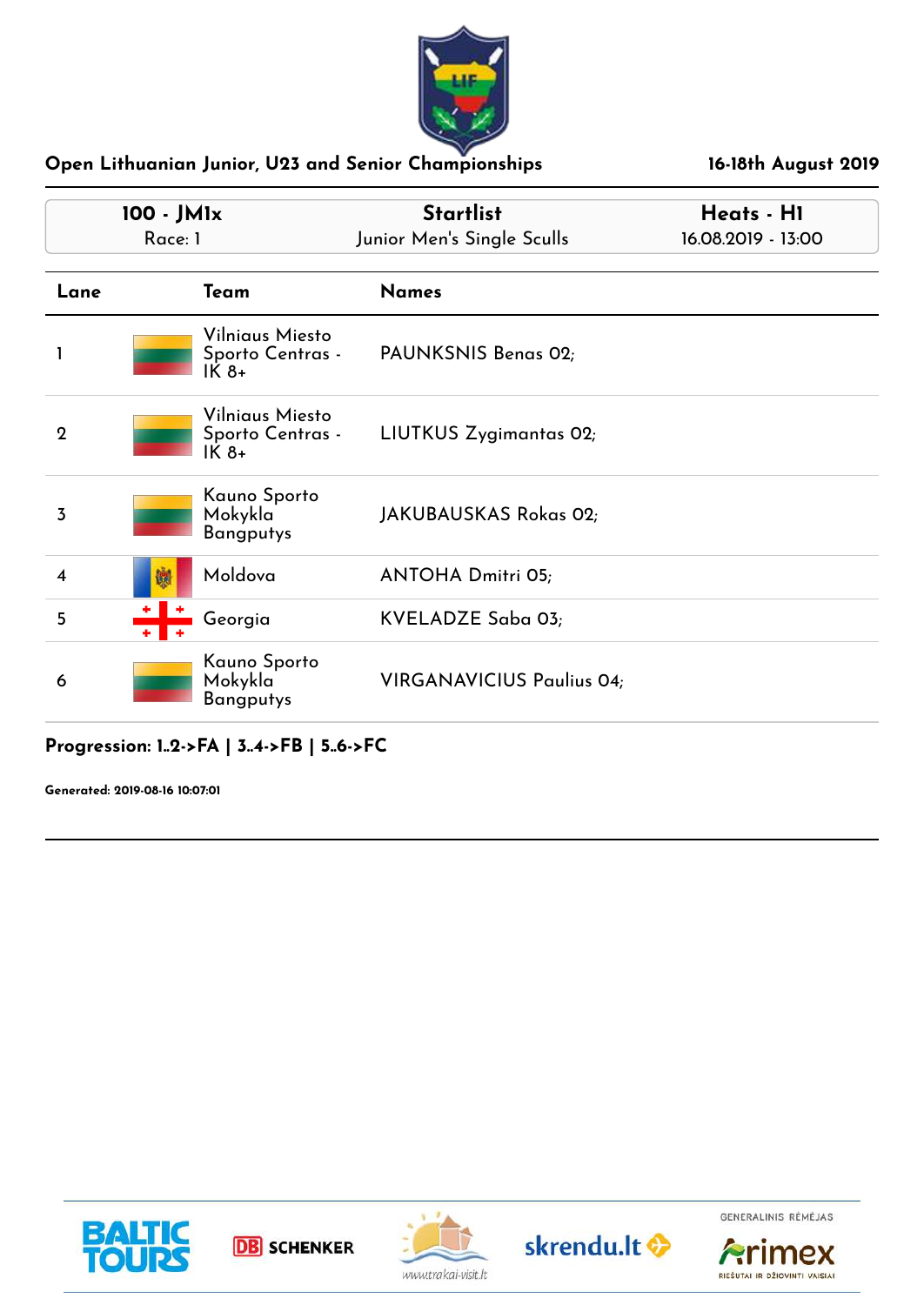

| 100 - JM <sub>lx</sub><br>Race: 2 |   |                                             | <b>Startlist</b><br>Junior Men's Single Sculls | Heats - H2<br>16.08.2019 - 13:10 |
|-----------------------------------|---|---------------------------------------------|------------------------------------------------|----------------------------------|
| Lane                              |   | Team                                        | <b>Names</b>                                   |                                  |
|                                   | 闚 | Moldova                                     | MOSHOI Artem 03;                               |                                  |
| $\mathbf 2$                       |   | Birstono Sporto<br>Centras                  | <b>VAITKEVICIUS Tadas 04;</b>                  |                                  |
| 3                                 |   | Kauno Sporto<br>Mokykla<br><b>Bangputys</b> | NOREIKA Rojus 03;                              |                                  |
| 4                                 |   | Kupiskio KKSC                               | <b>LAURINAVICIUS Simonas 05;</b>               |                                  |
| 5                                 | 臟 | Moldova                                     | <b>GOROHOVSKI Vladislav 02;</b>                |                                  |
| 6                                 |   | <b>VMSC Glorija</b>                         | MATUSEVICIUS Augustinas 01;                    |                                  |

## **Progression: 1..2->FA | 3..4->FB | 5..6->FC**











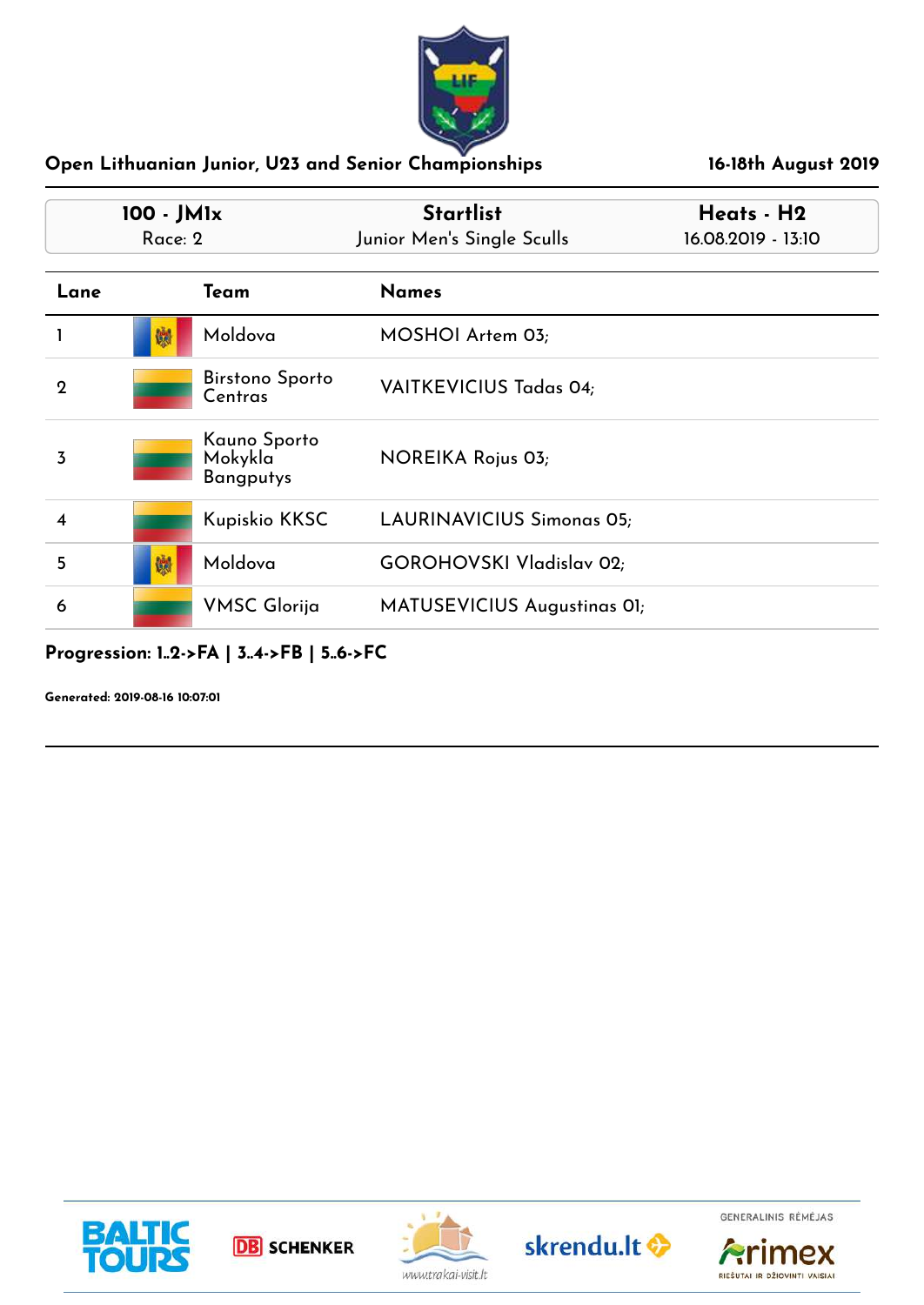

|             | 100 - JM1x<br>Race: 3 |                                               | <b>Startlist</b><br>Junior Men's Single Sculls | Heats - H3<br>16.08.2019 - 13:20 |  |
|-------------|-----------------------|-----------------------------------------------|------------------------------------------------|----------------------------------|--|
| Lane        |                       | Team                                          | <b>Names</b>                                   |                                  |  |
|             |                       | Kazakhstan                                    | KOTLYAROV Yaroslav 01;                         |                                  |  |
| $\mathbf 2$ |                       | Kauno Sporto<br>Mokykla<br><b>Bangputys</b>   | CAPSKAS Jokubas 01;                            |                                  |  |
| 3           |                       | Klaipedos<br>Irklavimo Centras                | <b>VOLOSENKO Michail 01;</b>                   |                                  |  |
| 4           |                       | <b>KRSM-IK</b><br>Favoritas                   | <b>KUSKEVICIUS Justas 01;</b>                  |                                  |  |
| 5           |                       | Kauno Sporto<br>Mokykla<br><b>Bangputys</b>   | STELMOKAITIS Mindaugas 04;                     |                                  |  |
| 6           | 贓                     | Moldova                                       | KIREI Oleksandr 06;                            |                                  |  |
|             |                       | $D_{\text{reaction}}$ , $1.9.561134.5R156.5C$ |                                                |                                  |  |

**Progression: 1..2->FA | 3..4->FB | 5..6->FC**

**Generated: 2019-08-16 10:07:01**







skrendu.lt <>



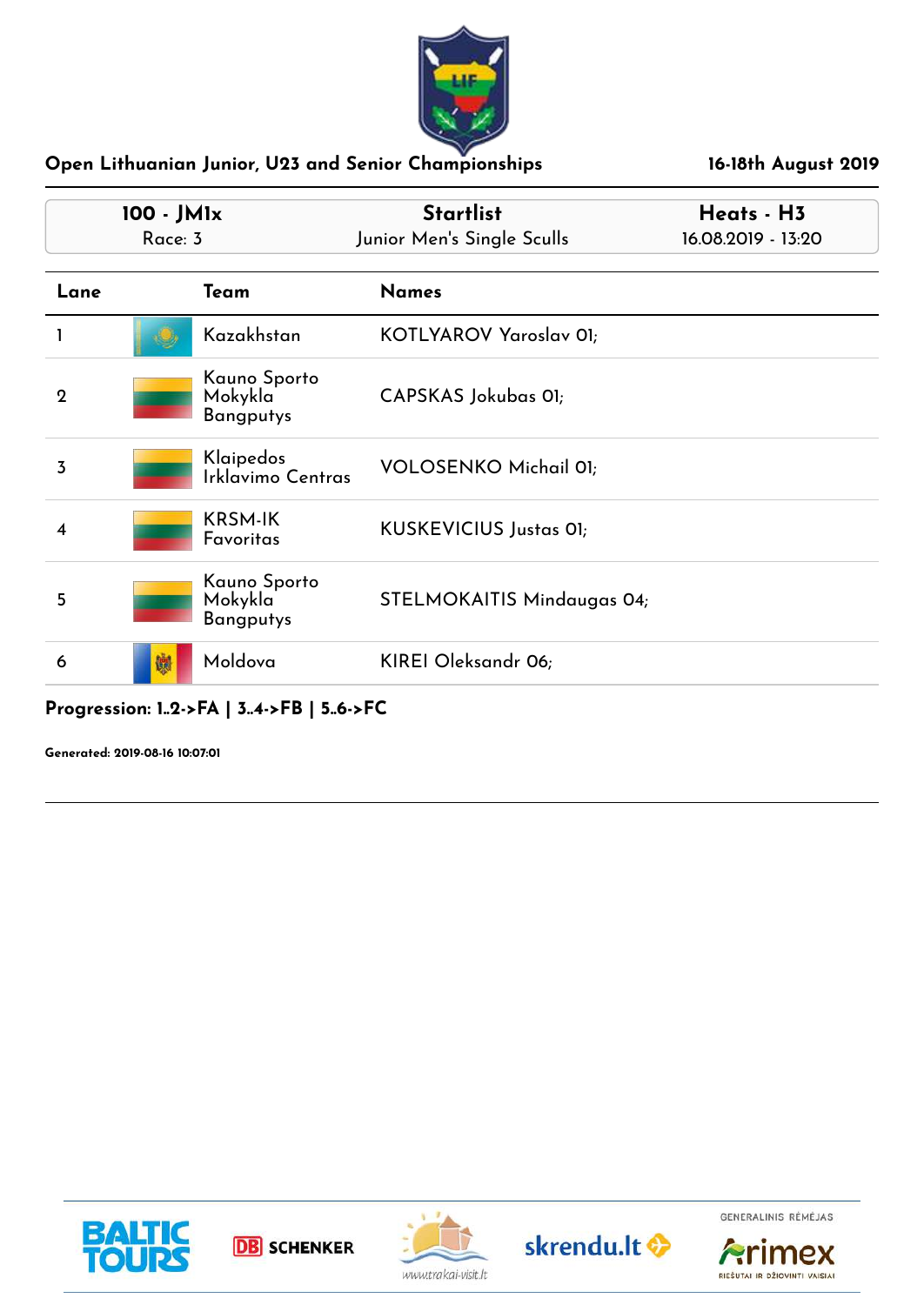

|                         | 106 - JW2x<br>Race: 4 |                                                        | <b>Startlist</b><br>Junior Women's Double Sculls | Heats - HI<br>16.08.2019 - 13:30 |
|-------------------------|-----------------------|--------------------------------------------------------|--------------------------------------------------|----------------------------------|
| Lane                    |                       | Team                                                   | <b>Names</b>                                     |                                  |
| $\mathbf{I}$            |                       | Siauliu Irklavimo<br>Federacija-SM<br><b>Bangputys</b> | NAZARENKAITE Nomeda 02; ZILIONYTE Kamile 02;     |                                  |
| $\mathbf{2}$            |                       | Kauno Sporto<br>Mokykla<br><b>Bangputys</b>            | STASKUNAITE Jurgita 05; SIMKUTE Gabriele;        |                                  |
| 3                       |                       | Kauno Sporto<br>Mokykla<br><b>Bangputys</b>            | DUBAUSKAITE Gabija; KILTINAVICIUTE Rugile;       |                                  |
| $\overline{\mathbf{4}}$ |                       | Trakai                                                 | KIRSYTE Austeja 01; KALIUKEVICIUTE Laura 04;     |                                  |
| 5                       |                       | Kauno Sporto<br>Mokykla<br><b>Bangputys</b>            | <b>GRUMADAITE Vesting 04; ZELVYTE Emg 06;</b>    |                                  |
| 6                       |                       | Kauno Sporto<br>Mokykla<br><b>Bangputys</b>            | ZIUKAITE Patricija; SINKEVICIUTE Jolanta 07;     |                                  |
| 7                       |                       | Kauno Sporto<br>Mokykla<br><b>Bangputys</b>            | JUZENAITE Ugne 02; RIMKUTE Dovile 01;            |                                  |

**Progression: 1..3->FA | 4..->FB**









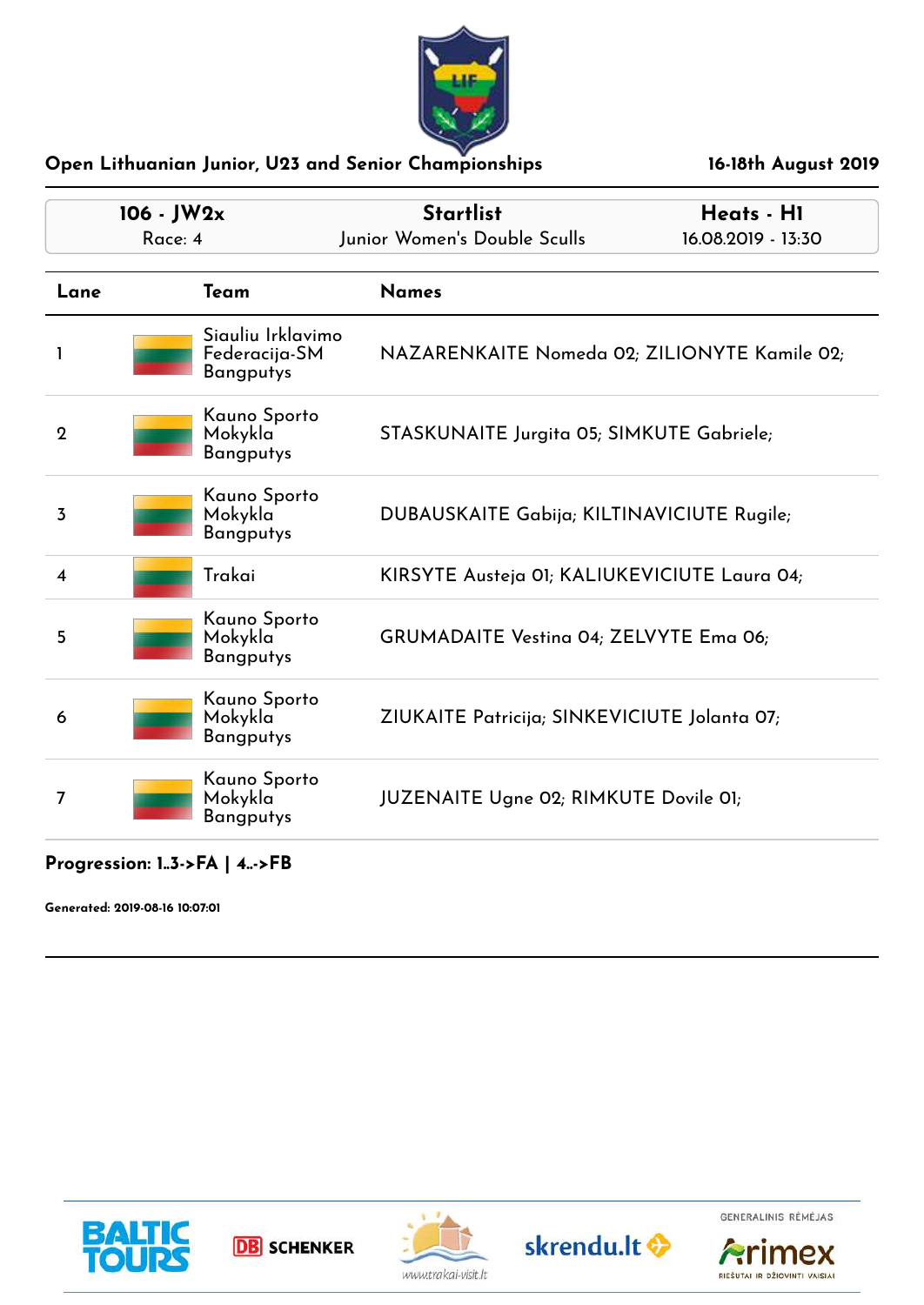

|             | $106 - JW2x$<br>Race: 5 |                                     | <b>Startlist</b><br>Junior Women's Double Sculls | Heats - H2<br>16.08.2019 - 13:40                |
|-------------|-------------------------|-------------------------------------|--------------------------------------------------|-------------------------------------------------|
| Lane        | Team                    | <b>Names</b>                        |                                                  |                                                 |
|             | Mokykla                 | Kauno Sporto<br><b>Bangputys</b>    |                                                  | MALIJAUSKAITE Raminta 03; VAIDELYTE Laurita 03; |
| $\mathbf 2$ | Federacija              | Siauliu Irklavimo                   |                                                  | MATULIONYTE Laura 04; MIKALAUSKAITE Vytaute 06; |
| 3           | Klaipedos               | Irklavimo Centras                   | SOBUTAITE Karina 03; STANKUTE Jurinda 01;        |                                                 |
| 4           | Mokykla                 | Kauno Sporto<br><b>Bangputys</b>    | NABAZAITE Emilija 04; SAKICKAITE Ugne 05;        |                                                 |
| 5           | Mokykla                 | Kauno Sporto<br><b>Bangputys</b>    | SADOVSKYTE Neringa; KELMELYTE Armile 04;         |                                                 |
| 6           | IK 8+                   | Vilniaus Miesto<br>Sporto Centras - | UTKUTE Ugne OI; KIRSYTE Migle OI;                |                                                 |

## **Progression: 1..3->FA | 4..->FB**











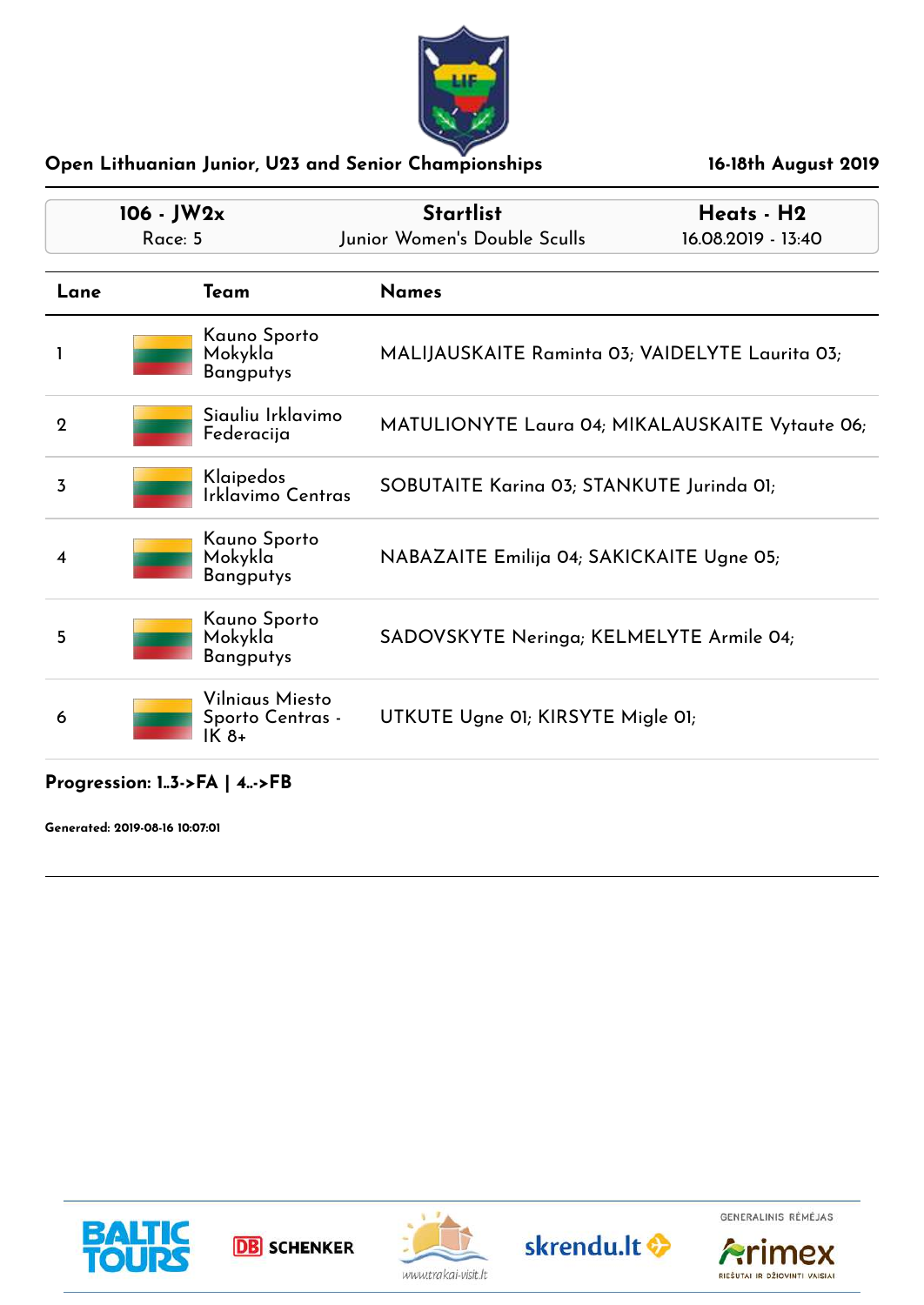

|                | $104 - JM4x$<br>Race: 6 |                                                       | <b>Startlist</b><br>Junior Men's Quadruple Sculls                                              | Heats - H1<br>16.08.2019 - 13:50                |
|----------------|-------------------------|-------------------------------------------------------|------------------------------------------------------------------------------------------------|-------------------------------------------------|
| Lane           |                         | Team                                                  | <b>Names</b>                                                                                   |                                                 |
| 1              |                         | Kauno Sporto<br>Mokykla<br>Bangputys                  | VOZNIKAS Arnoldas 02; GREIVYS Aidas 02;<br><b>JUSKEVICIUS Povilas 03; KELMELIS Arnedas 02;</b> |                                                 |
| $\overline{2}$ |                         | Trakai                                                | JANCIAUSKAS Justas 04; KAIRAITIS Povilas 03; USAS<br>Marijus 05; LUKSYS Oskaras 05;            |                                                 |
| 3              |                         | Kauno Sporto<br>Mokykla<br><b>Bangputys</b>           | CERNAUSKAS Gytis 04; SUBACIUS Jonas 04;<br>JANKAUSKAS Ernestas 04; GRIGALIUNAS Aidas 04;       |                                                 |
| 4              |                         | Kauno Sporto<br>Mokykla<br><b>Bangputys</b>           | RADZEVICIUS Mantas 05; ZEMGULIS Dominykas 05;<br>MATUTIS Deividas 05; KUZMINOVAS Vytis 05;     |                                                 |
| 5              |                         | Kauno Sporto<br>Mokykla<br><b>Bangputys</b>           | DAUGELA Elijus 05; JAGMINAS Benas 04; PALIONIS<br>Kristupas 02; PALIONIS Augustas 02;          |                                                 |
| 6              |                         | Trakai                                                | KONDRATAVICIUS Vaidas 02; USCILA Modestas 03;<br>PREIDYS Kasperas 02; GOLYSENKO Dominykas 02;  |                                                 |
| $\overline{7}$ |                         | <b>IK Gloria-Vilniaus</b><br>Miesto Sporto<br>Centras | MANIUSIS Naglis 04; ENGELMANAS Augustas 04;                                                    | MOTIEJUNAS Dominykas 05; STANKEVICIUS Lukas 04; |

## **Progression: 1..3->FA | 4..->FB**

**Generated: 2019-08-16 10:07:02**











RIEŠUTAI IR DŽIOVINTI VAISIAI

imex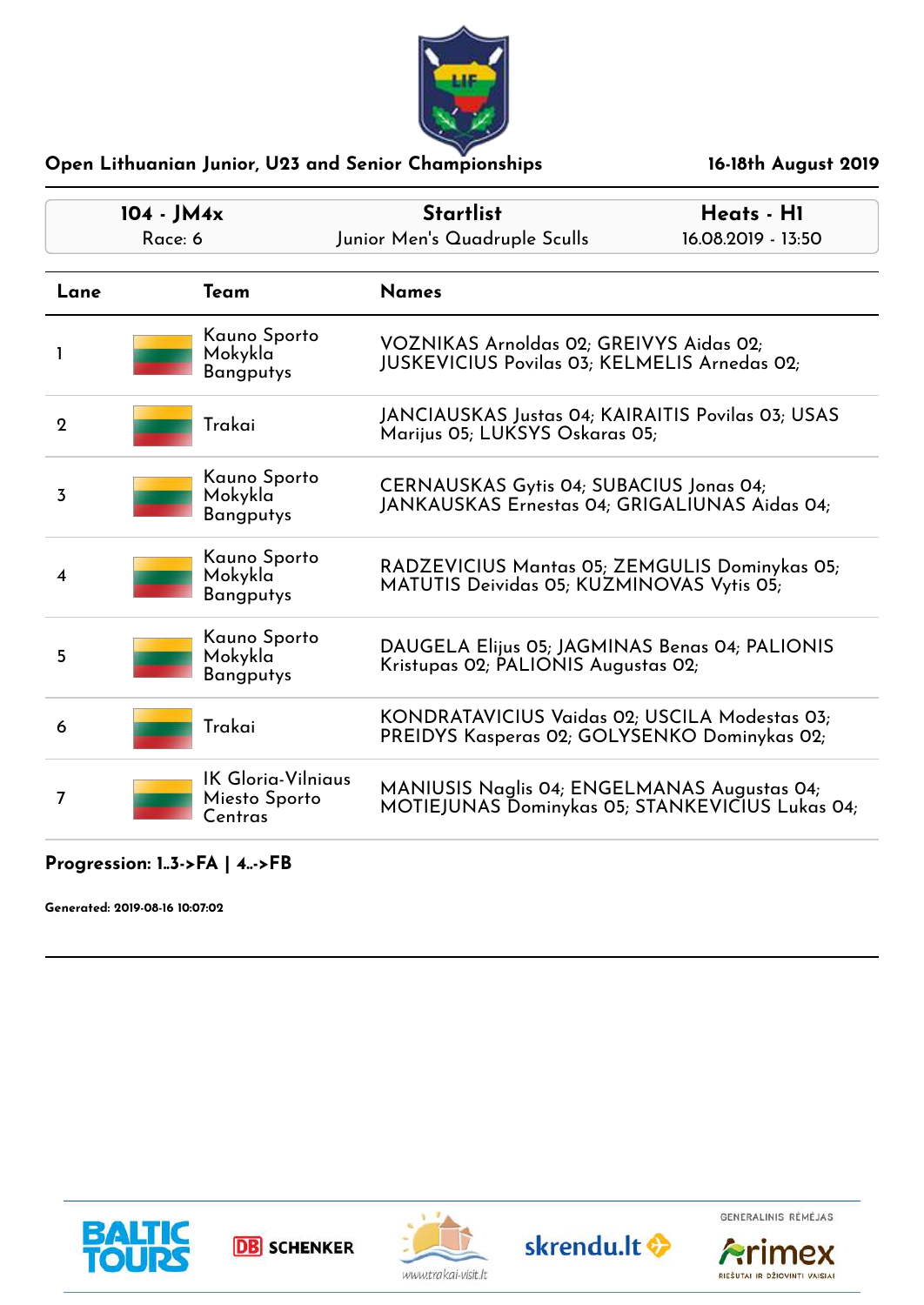

|              | $104 - JM4x$<br>Race: 7 |                                              | <b>Startlist</b><br>Junior Men's Quadruple Sculls                                                      | Heats - H2<br>16.08.2019 - 14:00 |  |
|--------------|-------------------------|----------------------------------------------|--------------------------------------------------------------------------------------------------------|----------------------------------|--|
| Lane         |                         | Team                                         | <b>Names</b>                                                                                           |                                  |  |
| $\mathbf{2}$ |                         | Vilniaus Miesto<br>Sporto Centras -<br>IK 8+ | NIENIUS Tauras 03; SIRVINSKAS Daumantas<br>Romualdas 03; LIUTKUS Zygimantas 02; PAUNKSNIS<br>Benas O2; |                                  |  |
| 3            |                         | Klaipedos<br>Irklavimo Centras               | ZVILAUSKAS Rutenis 03; MACERNIS Vytenis 05;<br>GIRSKIS Nojus 05; VAICIUS Justas 04;                    |                                  |  |
|              |                         | Klaipedos<br>Irklavimo Centras               | <b>BRUSOKAS Paulius 03; BABARSKAS Linas 03;</b><br>URBONAS Ignas 03; SAPARAVICIUS Jonas 03;            |                                  |  |
| 5            |                         | Kauno Sporto<br>Mokykla<br>Bangputys         | STURMA Lukas 04; ROKUZAS Paulius 04; MOTIEJUNAS<br>Gustas 04; LYNYKAS Lukas 05;                        |                                  |  |
| 6            |                         | Siauliu Irklavimo<br>Federacija              | BALIUTAVICIUS Tadas 04; JUKNA Eimantas 02;<br>DAUNORAS Dzeraldas 03; KIRDA Paulius 02;                 |                                  |  |
| 7            |                         | Lithuania                                    | MATUSEVICIUS Augustinas 01; PRUSINSKAS Virgilijus<br>02; MASANAUSKAS Titas 01; JAKUBAUSKAS Rokas 02;   |                                  |  |

## **Progression: 1..3->FA | 4..->FB**

**Generated: 2019-08-16 10:07:02**







skrendu.lt <



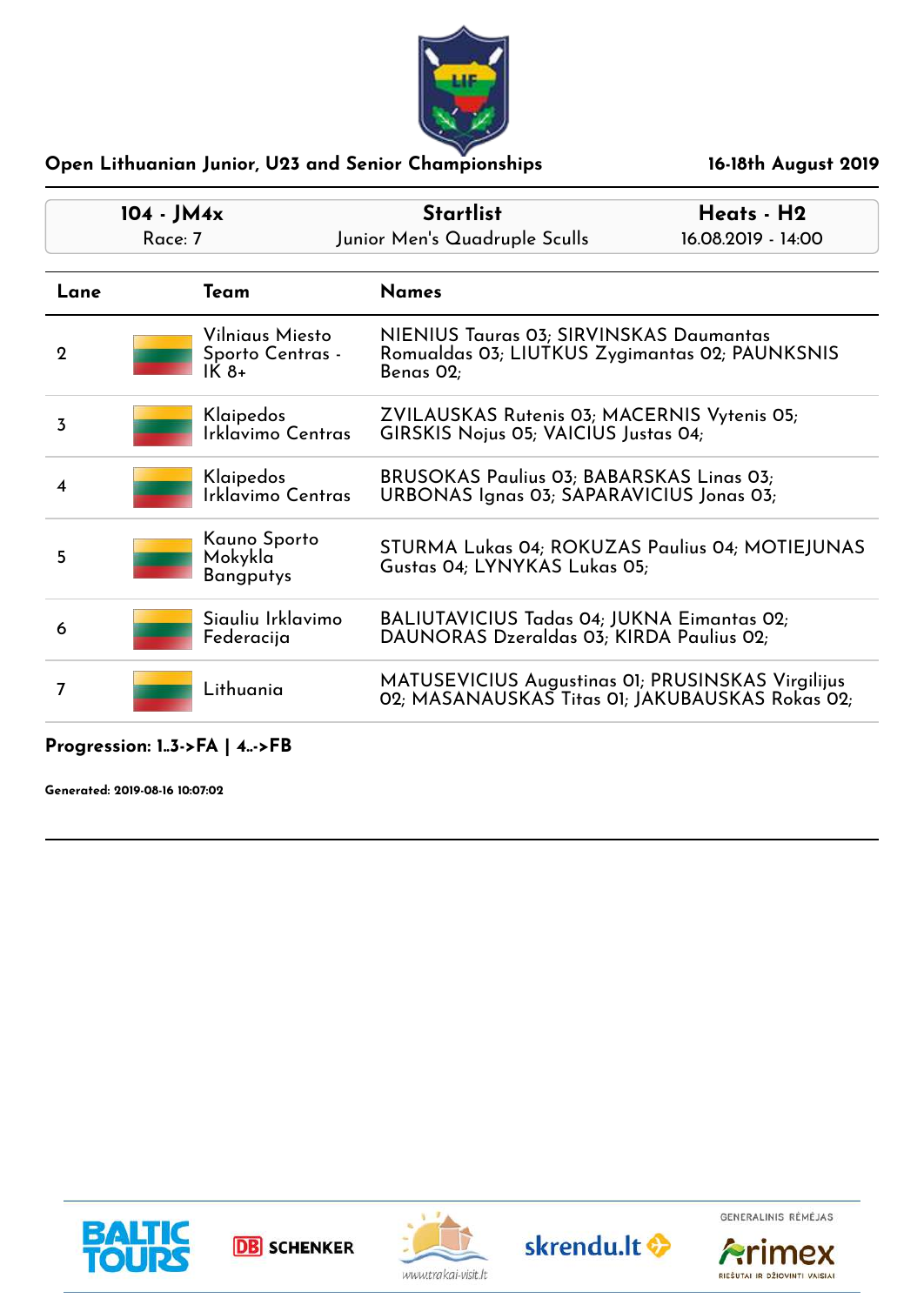

|      | $109 - JM2x$ |                                             | <b>Startlist</b>                                            | Heats - H1         |
|------|--------------|---------------------------------------------|-------------------------------------------------------------|--------------------|
|      | Race: 8      |                                             | Junior Men's Double Sculls                                  | 16.08.2019 - 14:30 |
| Lane |              | Team                                        | <b>Names</b>                                                |                    |
|      |              | Kauno Sporto<br>Mokykla<br><b>Bangputys</b> | <b>SKAMAROCIUS Paulius 02; SARKAUSKAS Gediminas</b><br>O(2) |                    |
| 2    |              | Trakai                                      | BARKAUSKAS Juozas 02; BARKAUSKAS Jonas 01;                  |                    |
| 3    |              | <b>Birstono Sporto</b><br>Centras           | DAUNORAVICIUS Ignas 05; CERNEVICIUS Matas 05;               |                    |
| 4    |              | Siauliu Irklavimo<br>Federacija             | KIRDA Paulius 02; VAITKEVICIUS Martynas;                    |                    |
| 5    |              | Klaipedos<br>Irklavimo Centras              | <b>JURKSAS Domas 05; SAPARAVICIUS Povilas 05;</b>           |                    |
| 6    |              | Trakai-Vilnius                              | BAREIKA Donatas 03; JAKUBOSVKIJ Domantas 04;                |                    |

## **Progression: 1..2->FA | 3..4->FB | 5..6->FC**











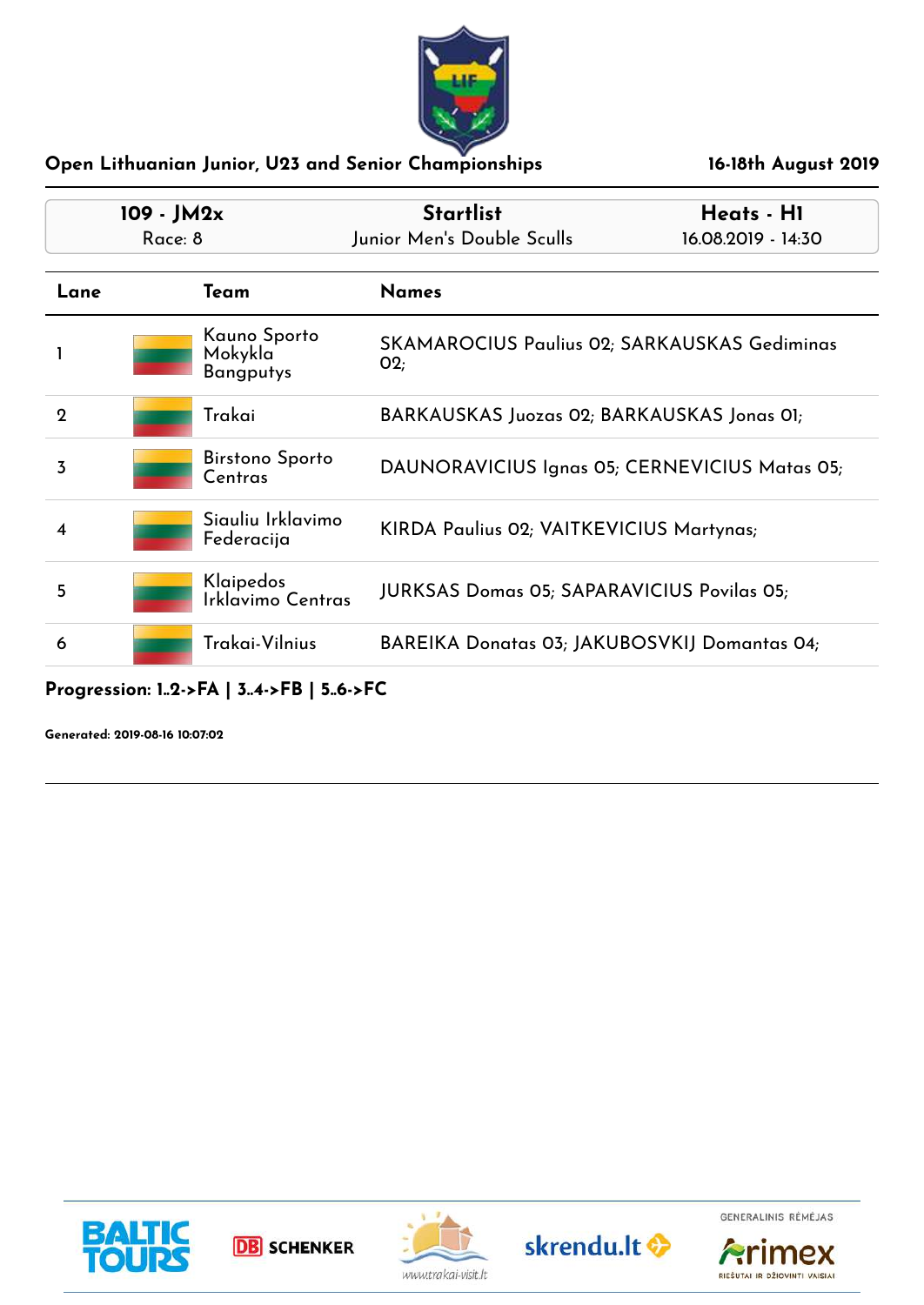

|                | 109 - JM2x<br>Race: 9 |                                               | <b>Startlist</b><br>Junior Men's Double Sculls           | Heats - H2<br>16.08.2019 - 14:40 |
|----------------|-----------------------|-----------------------------------------------|----------------------------------------------------------|----------------------------------|
| Lane           |                       | Team                                          | <b>Names</b>                                             |                                  |
|                |                       | Vilniaus Miesto<br>Sporto Centras -<br>$IK8+$ | SIRVINSKAS Daumantas Romualdas 03; NIENIUS<br>Tauras 03; |                                  |
| $\overline{2}$ |                       | Kauno Sporto<br>Mokykla<br><b>Bangputys</b>   | VENCLAVICIUS Lukas 04; VALASEVICIUS Benas 03;            |                                  |
| 3              |                       | <b>Kupiskio KKSC</b>                          | <b>BARONAS Nojus 05; RIAUBA Domantas 04;</b>             |                                  |
| 4              |                       | Vilniaus Miesto<br>Sporto Centras -<br>$IK8+$ | LOGVINOVAS Gustas 03; BINKIS Irvydas 02;                 |                                  |
| 5              |                       | Klaipedos<br>Irklavimo Centras                | <b>GRIKPEDIS Vilius 02; KUNDROTAS Vilius 02;</b>         |                                  |
| 6              |                       | Kazakhstan                                    | KLEPCHENKO Igor 02; KOTLYAROV Yaroslav 01;               |                                  |

**Progression: 1..2->FA | 3..4->FB | 5..6->FC**

**Generated: 2019-08-16 10:07:02**







skrendu.lt <a>